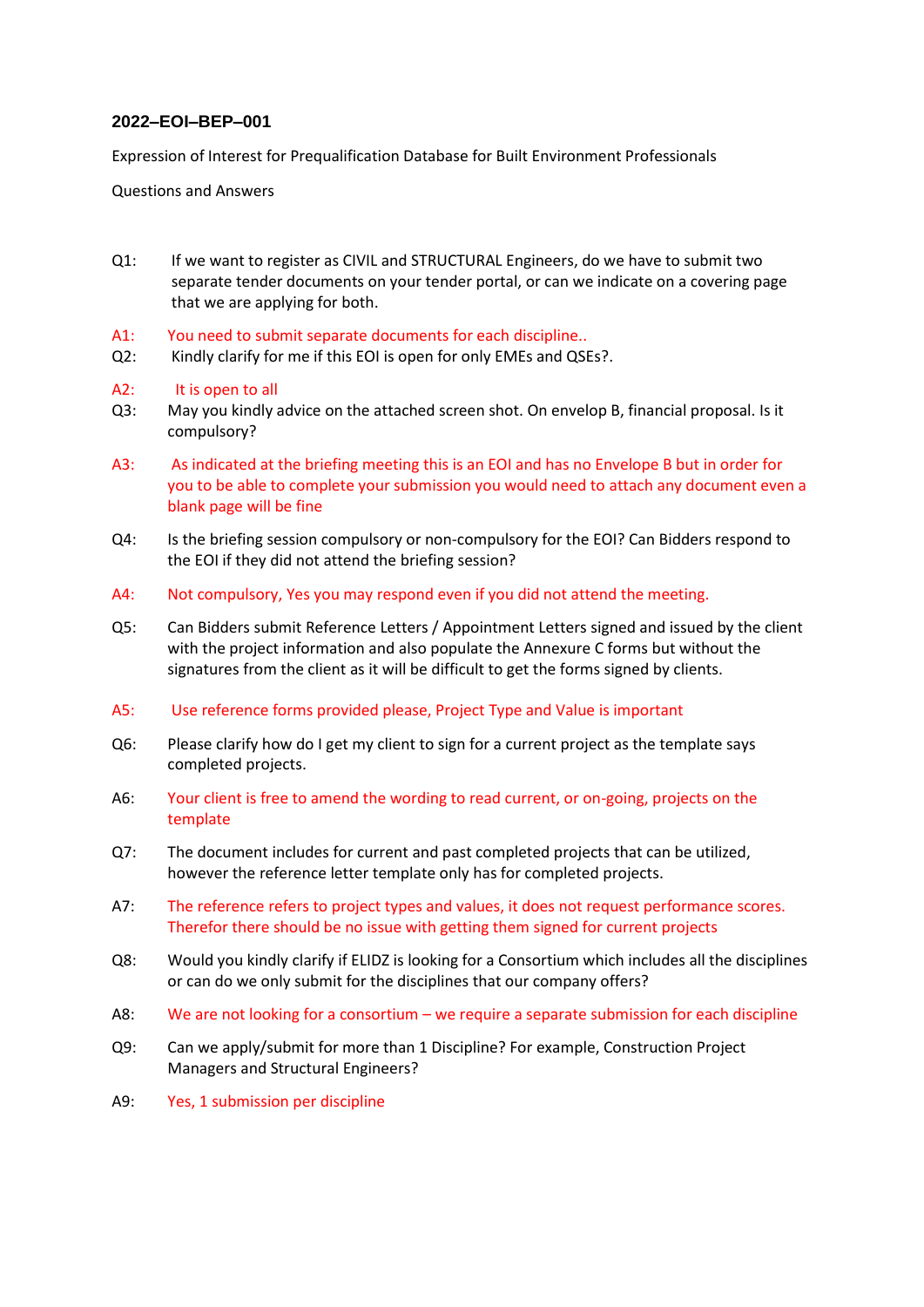- Q10: Must the Functional score card be submitted for each discipline? So cant have more than 1 discipline on a score card submission.
- A10: each discipline will be assessed separately on a separate scorecard
- Q11: Registered professionals in score card = is this only people who have professional registrations like PrEng, PrTech… or also staff who have engineering qualifications.
- A11: Registered professionals
- Q12: Maybe if you share the excel spreadsheet of the functional evaluation we can figure out the scoring from the formulae
- A12: Correct, the scorecard will be on the system
- Q13: Nowdays most companies don't have stamps as required for the reference letters Would letter heads be sufficient in place of the stamps?
- A13: Yes, and contact details of the referee
- Q14: I would like to know if we must only use the template on the new tender document for references or can we use older reference letters, the supporting documents that must be uploaded, must they all be certified?
- A14: Kindly use reference docs provided (Type and value is what we are looking for), supporting docs to be certified
- Q15: Is an organogram required for the entire company across the entire country that shows all technical personnel across all disciplines in each office? In addition it needs to state the technical personnel's qualifications, registrations and work designation.
- A15: Should you be invited to tender for Industrial type developments in East London, which team would you provide? We would seek detail relating to the team on offer
- Q16: Are Lease agreements / municipal accounts / title deeds required for each operational office across the entire company?
- A16: Only the office with the location you would service the ELIDZ from
- Q17: Are all the CVs and professional registrations needed to be submitted for all the technical personnel across the entire company, but only for the discipline for which you are registering the Expression of Interest?
- A17: We would seek detail only relating to the team on offer, for each discipline being considered
- Q18: What are the minimum parameters of the referee projects to be submitted through Annexure C in terms of date completed and project value?. How many referee sheets are required? How many referee sheets provide how many functionality points?
- A18: The references should refer to the type and value of the project in the last 10 years using the matrix provided you will be able to assess how many references are required to get the max points on offer
- Q19: Each discipline is a separate submission? For example: civil, structural, electrical and mechanical need to be split and submitted separately. Therefore, there is going to be multiple B-BBEE certificates, tax clearance, company organograms, etc. from the same company if it is multi-disciplinary
- A19: Correct, one submission for each discipline